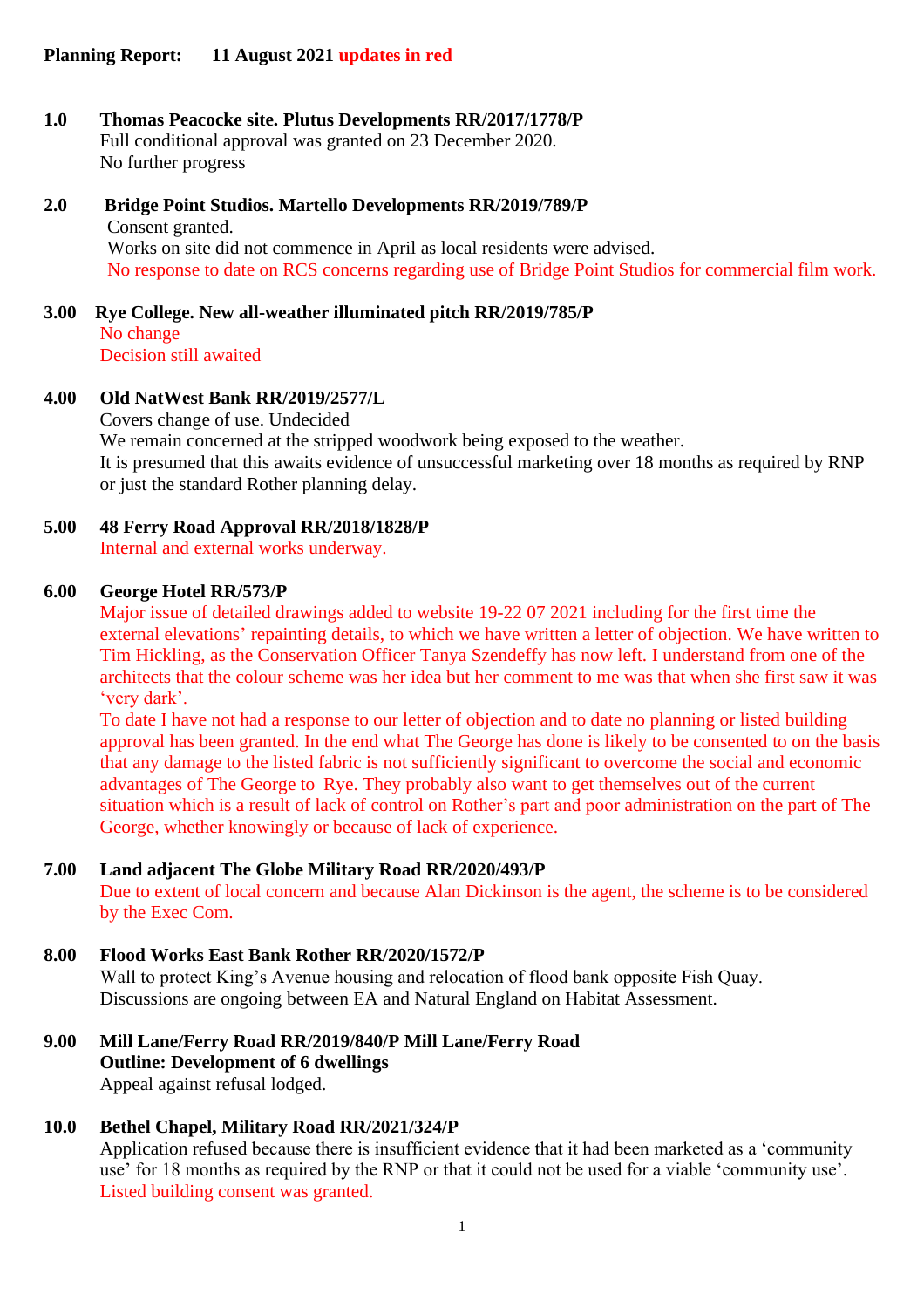## **11.0 Peer review of Rother Planning Department**

Video meeting held with Malcolm Edwards, Rother Chief Executive, to discuss the results of the peer review. The main points that came out of it are:

- Outside assistance to be brought in to help deal with backlog of applications.
- Assessment of current practices to be undertaken to improve efficiency.
- Improve website and public-facing communications.
- Consider additional funding for staff and IT infrastructure.

Rother has a major problem of recruiting and retaining staff. The Con Officer has left and another senior officer is leaving to go to Wealden.

Improvement is not going to be swift or easy.

We agreed to keep in touch and he will send a more detailed response when it is produced.

## **12.00 Replacement street lamps**

ESCC is undertaking a programme of replacing all the street lamps in East Sussex with LEDs. They have replaced about 10 in the conservation area with the new replacement lamps which have proved to be very intrusive in terms of glare. I have been in touch with the ESCC officer in charge and a temporary adaption is being carried out on the lamp in West Street as a trial; however alternative lamps are being procured.

I understand that it's intended that a 'beauty parade' of conservation lamps will be held for all the conservation officers in ES to agree. One possibility is shown below.



This lamp does have the advantage of a visible lamp source which the others do not. I have asked whether the lighting level can be adjusted.